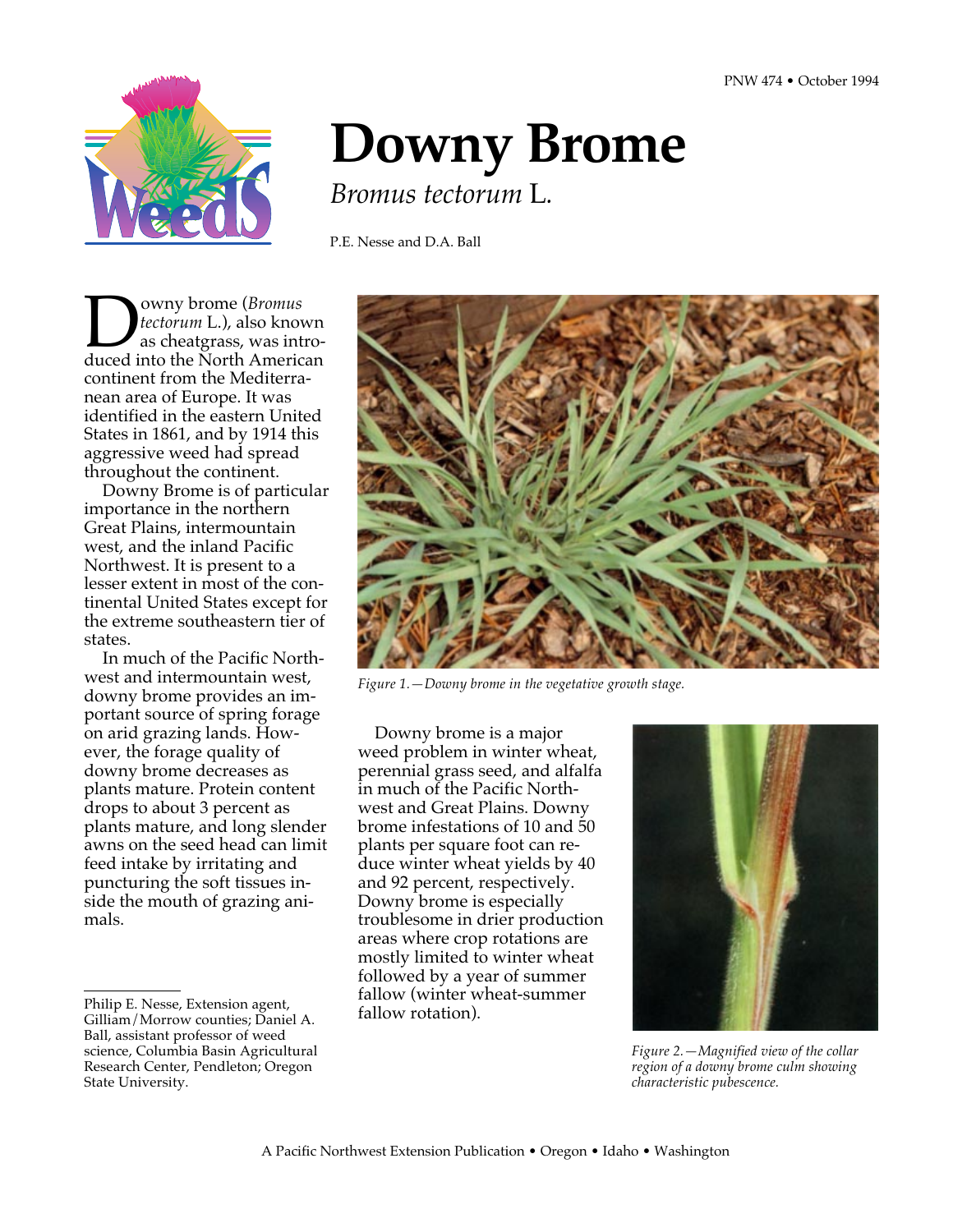## **Identification**

Downy brome is a winterannual grass producing erect or spreading culms that are slender and 12 to 24 inches high. It produces numerous tillers and is characterized by the presence of fine hairs covering leaf sheaths and blades. The panicle (seed head) is rather dense, slender, drooping, often purple, with spikelets nodding, and 2 to 6 inches long. Seeds are narrow,  $\frac{1}{4}$  to  $\frac{5}{8}$  inch long and with awns up to 5 ⁄8 inch long.

#### **Ecology**

Downy brome is adapted to climates with annual precipitation from 6 to 22 inches. It can colonize a wide range of soil conditions on both disturbed and undisturbed sites.

In addition to its success as a cropland weed, downy brome can inhabit salt desert shrub communities, sagebrush steppe, and ponderosa pine and Douglas-fir forest. Once established, it can become the dominant herbaceous plant species. The area dominated by downy brome in the intermountain west has been estimated at over 100 million acres.

Downy brome seed germination typically occurs in late summer or autumn shortly after fall rains when the soil temperature is about 70°F. Seeds can continue to germinate in the autumn at soil temperatures between 35 and 40°F if soil moisture is adequate. Established plants overwinter in the vegetative stage, resume growth again in the early spring, and mature in May or June, typically 4 to 6 weeks

before winter wheat. Mature plants also can be produced from seeds germinating in the spring, although seed production is much more prolific from autumn germinating plants. Newly produced downy brome seed requires a short after-ripening period for best germination.

Beyond this initial after-ripening period,□ little seed dormancy remains, and germination occurs if favorable temperature and moisture conditions exist. Seed germination often exceeds 95 percent for seeds buried within 2 inches of the soil surface. Seeds buried below 2 inches may germinate but will rarely emerge above the soil surface.

Seedling emergence also is restricted by soil compaction. Downy brome seeds are viable in the soil for 2 to 3 years, which makes a 2-year crop rotation of winter wheat with fallow or other crop ineffective, by itself, for control of downy brome.

Under ideal conditions, a dense infestation of downy brome can produce over 500 pounds of seed per acre (1 pound of seed contains approximately 250,000 seeds). Dry matter production of downy brome on rangeland sites can vary from less than 100 lb/acre on the poorest sites to more than 2000 lb/acre on the better sites.

Rainfall, or lack of it, plays a key role in determining dry matter production of downy brome, as does competing vegetation and growing season temperatures. Roots can continue to grow at soil temperatures of 37°F during the winter,



*Downy brome inflorescence (left) and stem (right).*

and can reach a maximum depth of 3 to 4 feet as downy brome plants mature. In a dense stand, the extensive, fibrous root system can extract all the available moisture from the upper soil profile.

Downy brome responds dramatically to nitrogen fertilization of winter wheat. Surface-applied nitrogen, either as commercial fertilizer or as manure, has been shown to triple downy brome height and yield. Research has shown that actively growing downy brome can negate the benefits to winter wheat from spring-applied, topdress nitrogen.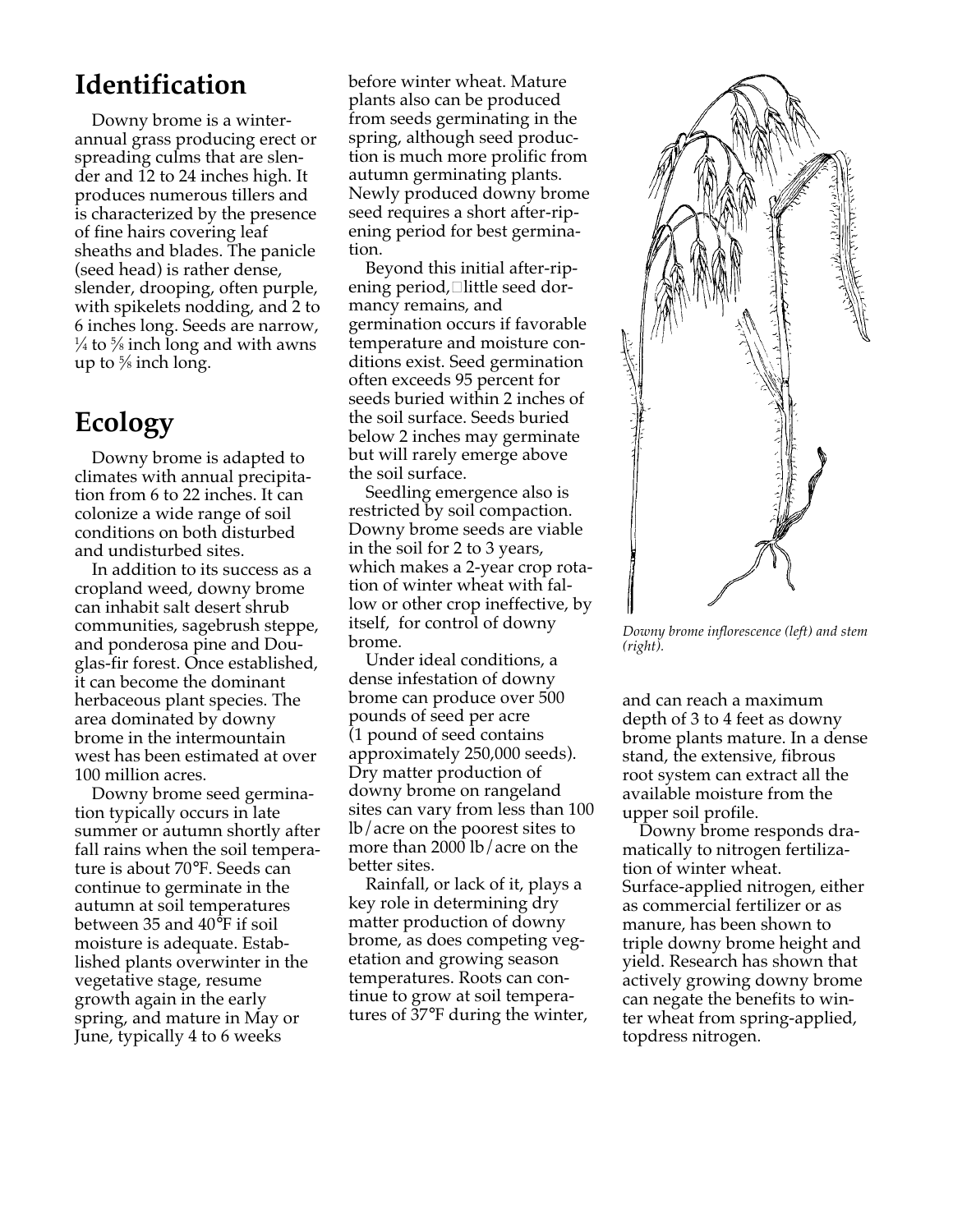## **Control**

Control of downy brome in rangeland generally consists of burning, using nonselective herbicides, and stocking rate management. Vigorously growing desirable grass and forb species compete with downy brome and help prevent the establishment of infestations. Prevention of overgrazing and management for optimum range production are effective approaches for downy brome control.

#### **Rotation**

A number of strategies have been used with some success for control of downy brome in winter wheat. The most effective control is to lengthen the period between winter wheat crops by including 2 or more years of various combinations of spring crops with or without fallow.

 In the lower precipitation areas, rotations could include: winter wheat-summer fallowspring wheat-summer fallow; winter wheat-spring barley/ other crop-summer fallow; or winter wheat-spring barley/ other crop-spring wheat-summer fallow.

In higher precipitation areas with annual cropping, rotations including 2 years of spring crops, such as spring barley, canola or spring peas, between winter wheat crops can effectively reduce downy brome populations. These types of rotations allow for fall and/or spring destruction of germinating downy brome over a period of 2 or more years. This can

prevent new seed production and deplete the downy brome seed reserve in the soil. Yields from spring crops can be considerably less than yield from winter wheat. However, winter wheat yield losses from downy brome need to be a part of comparisons of alternative crop options and rotations.

#### **Mechanical and Chemical Control**

Another strategy for control is to perform shallow tillage after downy brome emergence in the fall, but prior to planting winter wheat. This control requires timely rains for downy brome germination. Waiting for adequate precipitation for downy brome germination can delay wheat planting and may result in reduced grain yield.

Moldboard plowing of winter wheat stubble in the fall after harvest to deeply bury downy brome seed traditionally has been used as the primary control for downy brome in infested winter wheat crop rotations. While this control generally has been successful in limiting infestations, it can result in severe soil erosion over the winter due to elimination of crop residue on the soil surface. It also can result in reduced overwinter soil moisture compared to moisture retained by leaving wheat stubble on the surface.

A fallow management practice that helps deplete downy brome seed reserves in the soil is to allow downy brome to germinate in wheat stubble from autumn into early spring. Downy brome can then be

destroyed by using a nonselective herbicide or by tillage.

The use of nonselective herbicides in early spring followed by late spring tillage also has been effective in maximizing soil moisture storage in fallowed land. Herbicides with soil residual activity also can be used to control winter annual grasses during the winter and spring of the fallow year. This practice can reduce the necessity for early nonselective herbicide treatment in the spring.

Selective chemical control of downy brome can be obtained in alfalfa, but is more difficult in cereal crops such as winter wheat because of the relatively close botanical relationship between the weed and winter wheat. Several selective herbicides are available as preplant incorporated treatments in cereals or as postemergence treatments for downy brome in growing winter wheat.

For further, in-depth information on downy brome management in winter wheat rotations, refer to the *PNW Conservation Tillage Handbook Series* publication, "Managing Downy Brome under Conservation Tillage Systems in the Inland Northwest Crop-Fallow Region" (chapter 5, No. 15).

For current herbicide control strategies for downy brome, refer to the *PNW Weed Control Handbook*, and contact local county Extension agents and agricultural professionals. As with all crop protection chemicals, read and follow label directions and understand their proper use.